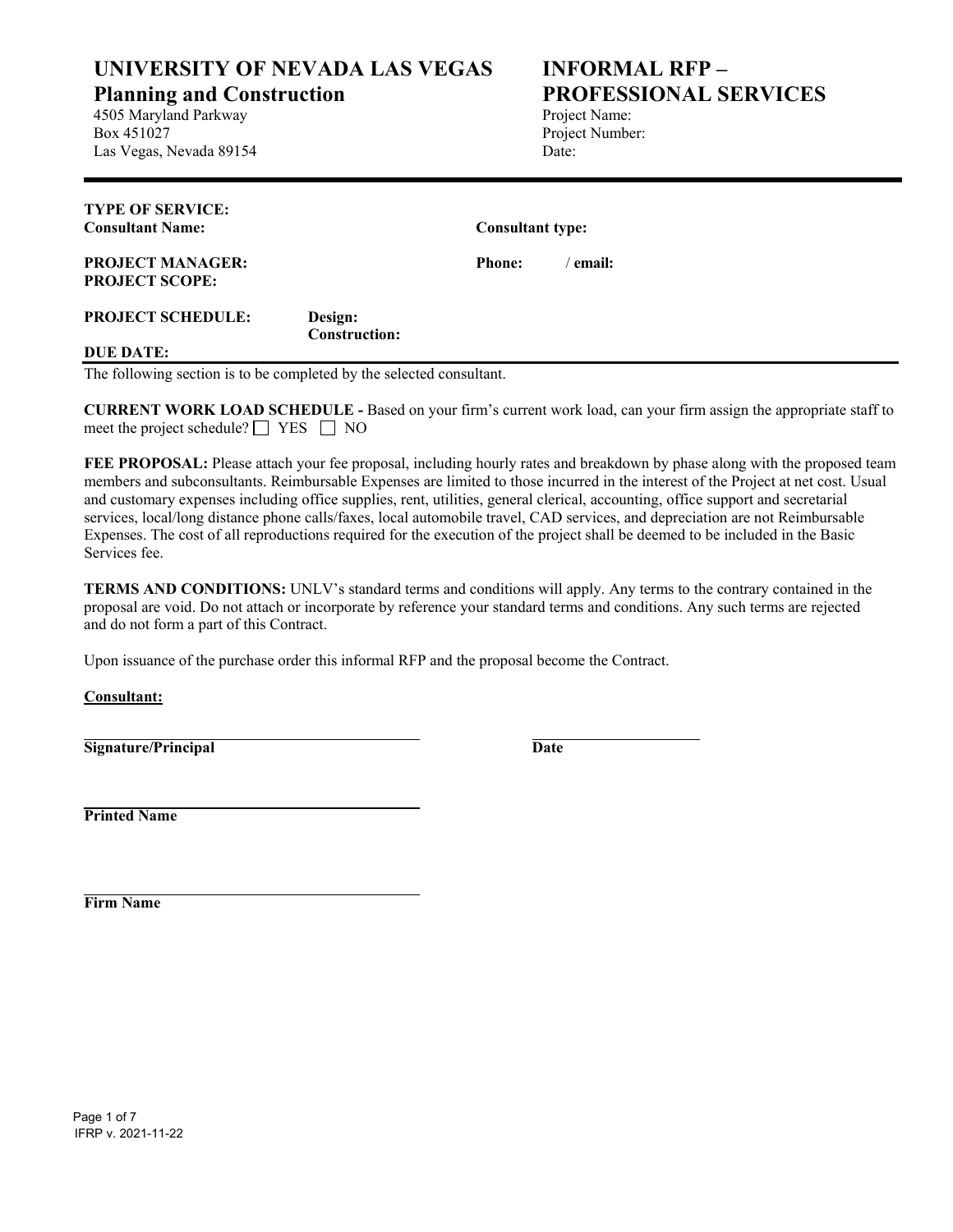## *Design Professional Consulting Services Terms and Conditions*

The Consultant desiring to do business with the Board of Regents of the Nevada System of Higher Education ("**NSHE**"), on behalf of the University of Nevada, Las Vegas ("**UNLV**"), must agree to all the below terms and conditions (the "**Contract**"). Consultant shall not provide any services and/or goods and UNLV shall owe no monies, unless and until a Purchase Order confirmation is sent to Consultant by UNLV in response to an accepted quote or proposal ("**Proposal**"), as applicable. In the event of a conflict between the terms and conditions set forth in this Contract and the terms and conditions set forth in the Proposal, the terms and conditions set forth in this Contract shall prevail. Any terms set forth in the Proposal, or ancillary documents provided by Consultant that are in conflict with the terms herein shall be null and void. No Proposal or any exhibits thereof provided by Consultant shall include any references to online or "click thru" terms, additional legal terms and conditions, or contracts except for this UNLV Contract and the Purchase Order, and to the extent that any of the foregoing are included, such terms and conditions and/or contract(s) shall be null and void. This Contract prevails over any conflicting standard terms and condition in UNLV's Purchase Order.

- **1. TERM:** The term shall be set forth in the Consultant Proposal, but shall not exceed one (1) year ("**Term**"). If not stated in Consultant's Proposal, the Term is one (1) year.
- **2. ADDITIONAL SERVICES/GOODS:** UNLV may, at its sole option, request additional goods or services. In the event that UNLV elects to request additional services from Consultant, additional scope, schedule, and compensation will be negotiated with Consultant. No extra work, additions, alterations, including changes in price will be paid by UNLV unless agreed to and performed pursuant to and in accordance with a written revision to the Purchase Order by UNLV.
- **3. PRICES AND EXPENSES:** Unless expressly provided for in the Purchase Order or Proposal, all Consultant prices are inclusive of all expenses. All prices are in U.S. dollars. All prices set forth on the Proposal are fixed, and may not be increased for the Term.
- **4. DELIVERY:** If this Contract includes the delivery of goods, delivery must be made within the time stated and only to the destination stated on the Proposal. If Consultant fails to deliver on time, UNLV reserves the right to purchase elsewhere, and may reject goods and services not delivered or furnished on the date specified in the Proposal, or as revised in the applicable Purchase Order. All shipments of goods must be F.O.B. destination unless otherwise set forth in the applicable Purchase Order.
- **5. INVOICE(S):** Provided Consultant is not in breach and the invoice is correct, all payments shall be made within thirty (30) days of acceptance of the related invoice. Should the acceptance of such invoices be in doubt, Consultant shall not be due any interest or penalty on any unpaid amounts. The Purchase Order number must be referenced on the invoices. Invoices should be submitted immediately after delivery, or performance, as applicable. UNLV may dispute payment by giving written notice (e-mail acceptable) to Consultant within thirty (30) days of invoice or completion of the Services.
- **6. COMPLIANCE:** Each Consultant, SubConsultant and other person who provides labor, equipment, materials, supplies or services for the public work shall comply with the requirements of all applicable local, state and federal standards, codes, statutes and regulations all applicable local, state and federal standards, codes, statutes and regulations, including, without limitation, OSHA, EPA, ADA, HIPAA, and any applicable licensing requirements and requirements for the paymentof sales and use taxes on equipment, materials and supplies provided for the public work and provide upon request, proof of compliance with the foregoing.
- **7. TAXES, LICENSES AND PERMITS:** Consultant warrants and agrees that it is, and shall remain for the duration of this Contract, a duly organized, validly existing entity, in good standing and has all the requisite power, permissions, licenses, permits, franchise, insurance and authorities necessary to provide the goods and/or services. UNLV is exempt from paying state, local and federal excise taxes as provided by Nevada Revised Statutes ("**NRS**"). The NSHE/UNLV State Tax Exempt Number is RCE-000-441. The Federal Tax ID number is 88-6000024.
- **8. BUSINESS LICENSE REQUIREMENT**: Consultant certifies that it has and shall maintain during the Term, a current Nevada business license or that it is exempt from such requirement.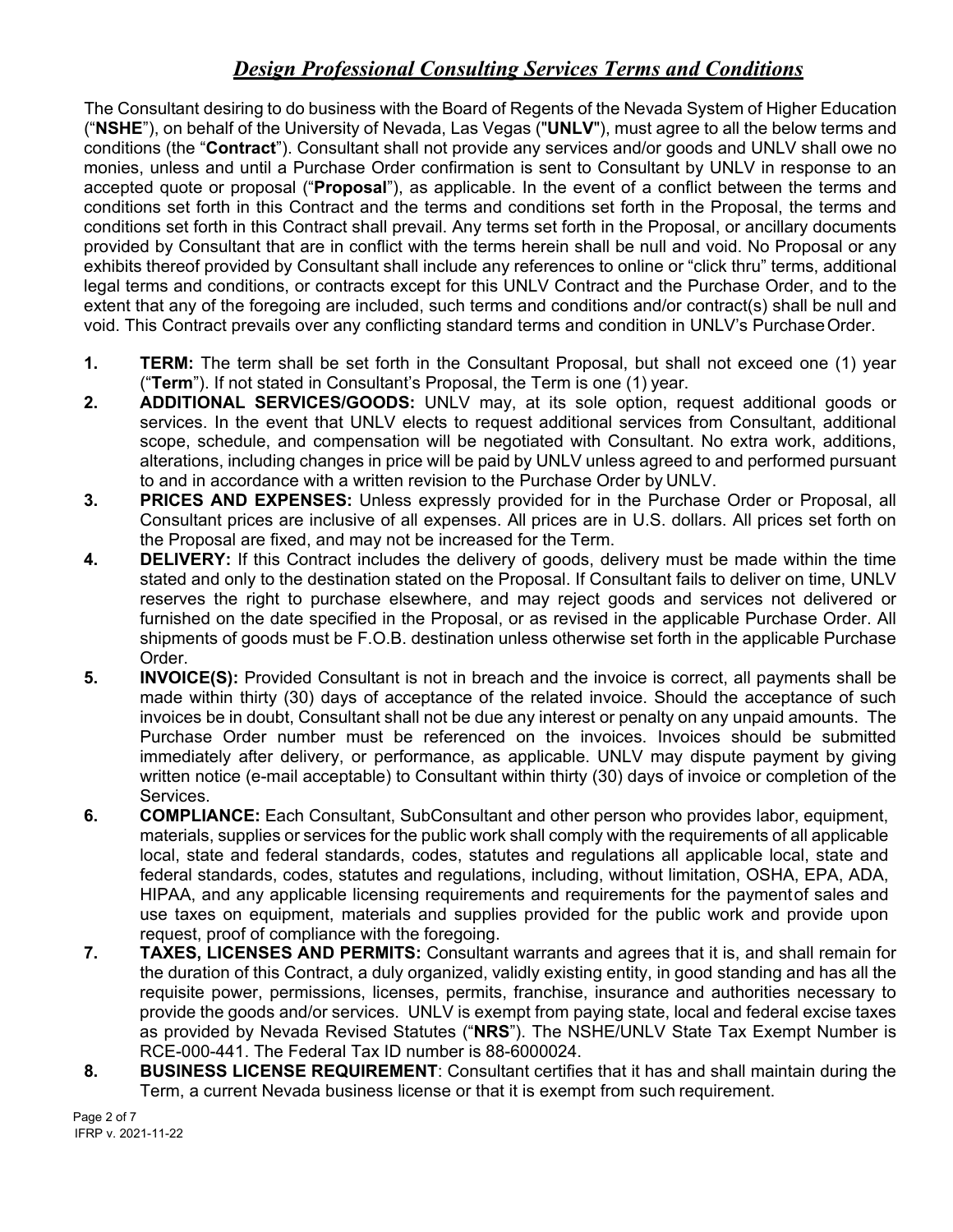- **9. GOVERNING LAW:** The laws of the State of Nevada shall govern the validity, construction, interpretation, and effect of this Contract, excluding any laws or principals regarding the conflict or choice of laws. Any and all disputes arising out of or in connection with this Contract shall be litigated in a court of competent jurisdiction in Clark County, State of Nevada, and Consultant expressly consents to the jurisdiction of said court. Consultant and each SubConsultant must comply with the applicable requirements of Nevada Revised Statutes Chapter 338 and Nevada Administrative Code Chapter 338. To the extent a provision of this Contract is prohibited by NRS Chapter 338 or NAC Chapter 338, it is hereby deemed modified to the extent necessary to comply with the provisions of NRS Chapter 338 or NAC Chapter 338, as applicable. To the extent a provision is required to be inserted into this Contract by NRS Chapter 338 or NAC Chapter 338, it is deemed inserted.
- **10. DISPUTE RESOLUTION:** Claims, disputes, or other matters in controversy arising out of or related to the Contract shall be subject to mediation as a condition precedent to initiation of judicial action. If a demand for mediation is made and the party receiving the demand fails to file for mediation within thirty (30) days, then both parties waive their rights to mediate. Any applicable statutes of limitation or repose, and any time limits imposed by this Section 13.7, shall be tolled from the time notice of any claim is given, until 30 days after mediation is concluded or waived in writing. The parties shall share the mediator's fee and any filing fees equally. The mediation shall be held in the place where the Project is located, unless another location is mutually agreed upon. Agreements reached in mediation shall be enforceable as settlement agreements in any court having jurisdiction thereof. The prevailing party in an action to enforce the Contract is entitled to reasonable attorney's fees and costs. The prevailing party in an action to enforce the Contract is entitled to reasonable attorney's fees and costs.
- **11. DEFAULT:** Either party may terminate this Contract if the other party fails to cure any material breach within seven (7) calendar days from receipt of written notice. On the effective date of the termination, Consultant shall terminate all work and take all reasonable actions to mitigate expenses, and Consultant shall immediately refund UNLV a pro-rata amount of any advance or prepaid unearned monies, or send UNLV a final invoice, as applicable. Notwithstanding anything to the contrary herein and regardless of choice of law, UNLV hereby asserts and shall be entitled to claim sovereign immunity and be entitled to all applicable liability limits and statutory protections, including, but not limited to those set forth in NRS Chapter 41.
- **12. TERMINATION FOR CONVENIENCE:** UNLV shall have the right at any time to terminate this Contract, in whole or in part, for any reason including insufficient appropriations, by providing Consultant with ten (10) calendar days' written notice. Upon termination, Consultant shall submit a final invoice.
- **13. ASSIGNS AND SUCCESSORS**: Consultant shall not assign, transfer, or delegate any rights, obligations, or duties under this Contract without the prior written consent of UNLV.
- **14. CONFIDENTIALITY:** Consultant acknowledges and agrees that it is to keep all confidential information secure and is not to disseminate or use any materials and/or data that belongs to UNLV, whether originals or copies. Consultant acknowledges that UNLV would be materially harmed if such confidentiality is not maintained and any referenced material and/or data was disseminated in any form without UNLV's prior written approval.
- **15. DEBARMENT/SUSPENSION STATUS:** Consultant certifies that it is not suspended, debarred or ineligible from entering into contracts with the Executive Branch of the Federal Government, or in receipt of a notice of proposed debarment from any state agency or local public body. Consultant agrees to provide immediate notice to UNLV in the event of being suspended, debarred or declared ineligible by any state or federal department or agency, or upon receipt of a notice of proposed debarment during the Term.
- **16. EQUAL EMPLOYMENT OPPORTUNITY:** In connection with the performance of work under this contract, the Consultant certifies and agrees not to discriminate against, or permit any SubConsultant to discriminate against, any employee or applicant for employment or person to whom it provides services because of race, creed, color, national origin, ethnicity, religion, sex, sexual orientation, gender, gender identity or expression, marital status, pregnancy, genetic information, veteran's status, or age physical or mental disability, or any other factor protected by anti-discrimination laws, including, without limitation, with regard to employment, upgrading, demotion or transfer, recruitment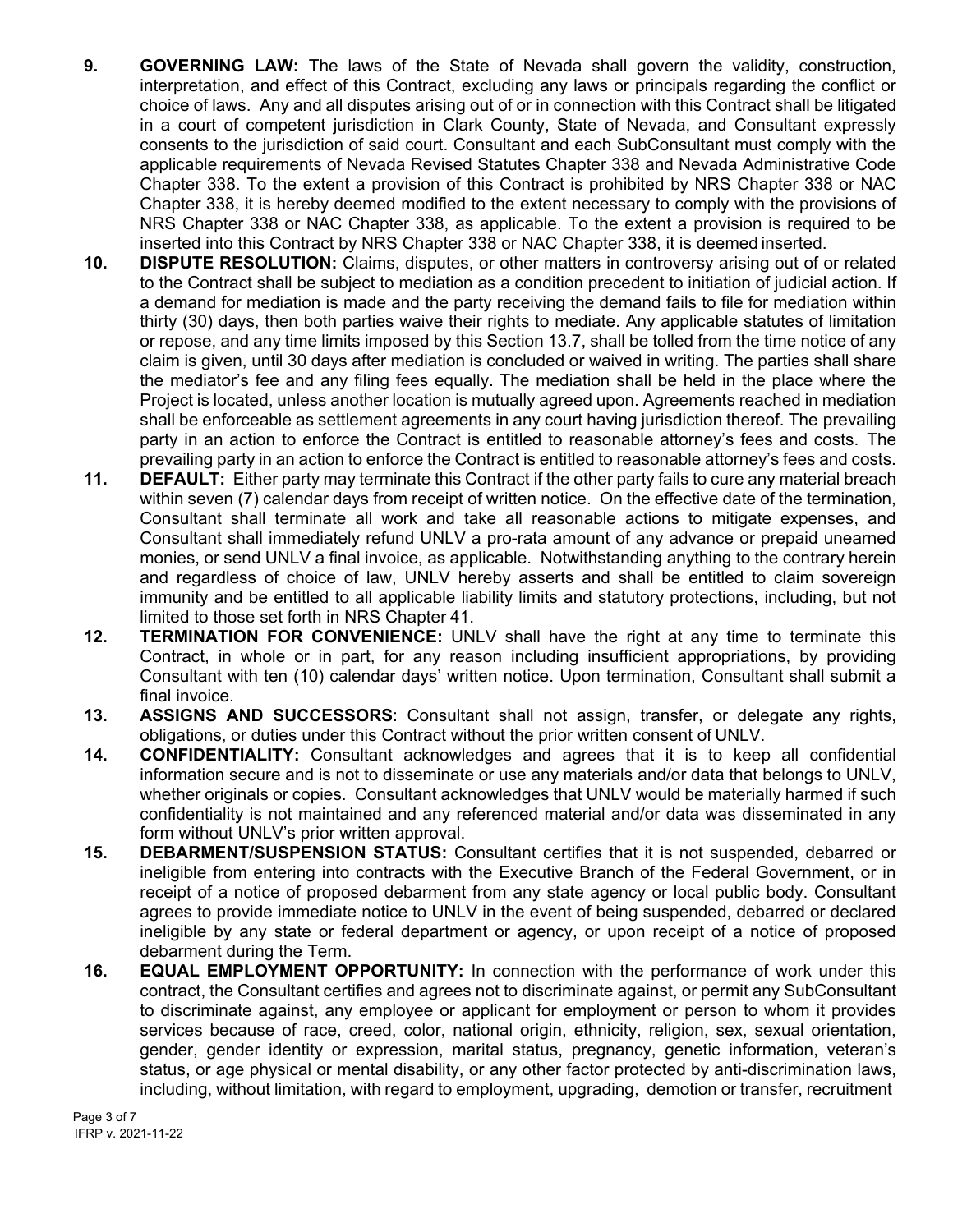or recruitment advertising, layoff or termination , rates of pay or other forms of compensation, and selection for training, including, without limitation, apprenticeship. Consultant certifies that it complies with all applicable federal, state and local laws and executive orders regarding employment. In the event Consultant or its SubConsultants are found guilty by an appropriate authority to be in violation of any such federal, state, or local law, UNLV may declare Consultant in breach of this Contract and immediately terminate this Contract, and Consultant shall immediately refund UNLV any prepaid or advance unearned monies that UNLV paid to Consultant. The Consultant further agrees to insert this provision in all subcontracts hereunder, except subcontracts for standard commercial supplies or raw materials.

- **17. OWNERSHIP OF MATERIALS:** By signing this Contract, Consultant acknowledges that any materials and/or data that may result from its efforts, as related to this Contract are the property of UNLV and, as such, may not be disseminated in any form whatsoever to any person, group or organization without the prior written authorization of UNLV. Except as otherwise explicitly provided in the Proposal, Consultant shall provide good title to any applicable reports, data, applications, website development, and/or work product of any kind (collectively, "**Deliverable(s)**")**,** and Consultant shall execute any additional documents necessary to secure or renew UNLV's rights in and to any applicable Deliverable. Consultant warrants that it is either the owner of all methodologies used and/or Deliverables transferred/licensed (as applicable) hereunder or that it has all appropriate licenses or permissions necessary to perform the services and/or transfer/license the Deliverables (as applicable). As applicable, Consultant acknowledges and agrees that the Deliverable(s), for purposes of copyright law, are deemed a "work made for hire" basis as so defined within the meaning of the Copyright Act (Title 17 of the United States Code) and that, as between Consultant and UNLV, the Deliverable(s) and all reproductions thereof shall be the sole and exclusive property of UNLV free from any claims by Consultant or anyone deriving rights through them. Consultant hereby grants, sells, assigns, and transfers unto UNLV, its successors, and assigns all and any of Consultant's interest, right, title, and other intellectual property rights without limitation in and to the Deliverable(s), as well as the right to secure and renew any applicable copyrights in the original and in all derivative works in the United States and all other countries of the world, the right to redistribute the Deliverable(s) in any form and the right to sue for past, present, and future infringement of such rights, in the name of UNLV. If, for any reason, the Deliverable(s) are not deemed to be a "work made for hire," this Contract shall operate as an irrevocable assignment of all rights thereto to UNLV, its successors, and assigns. And if for any reason the Deliverables are not designated as an assignment or a "work made for hire" then Consultant grants to UNLV, its successors, and assigns, a perpetual, exclusive, royalty-free, license to use, copy, make and redistribute the Deliverable(s) throughout the universe.
- **18. AUDIT:** Consultant agrees to maintain and preserve its books and records in accordance with generally accepted accounting procedures for a minimum of three (3) years, or longer if required by an applicable law or regulation. Upon UNLV's request, during the Term or for a period of two (2) years thereafter, Consultant shall in a timely manner, allow UNLV, UNLV's internal auditor or a third party auditor retained by UNLV to audit and analyze Consultant's compliance with the provisions of this Contract, and shall cooperate with any competent regulatory body and shall allow such other access to Consultant's premises and relevant records where required by legal processes or applicable laws or regulations.
- **19. WARRANTY** With reference to the Project, Consultant warrants as follows: (a) in the performance of services Consultant shall utilize Consultant's professional efforts, skill, judgment and abilities in accordance with the common law standard of care for Consultants and in a manner which is consistent with locally accepted standards for professional skill and care; (b)Consultant shall perform services with respect to the Project in compliance, to the best of Consultant's knowledge, information and belief, with applicable laws, regulations, codes and order of governmental bodies having jurisdiction; (c) Consultant shall specify usage of only suitable materials for the Project; and (d) the Project, if built in compliance with the design and Construction Drawings, will comply, to the best of Consultant's knowledge, information and belief with applicable laws, regulations, codes, ordinances and orders of governmental bodies. The Consultant represents to the Owner that the Consultant is financially solvent and possesses sufficient license, authority and personnel to complete the services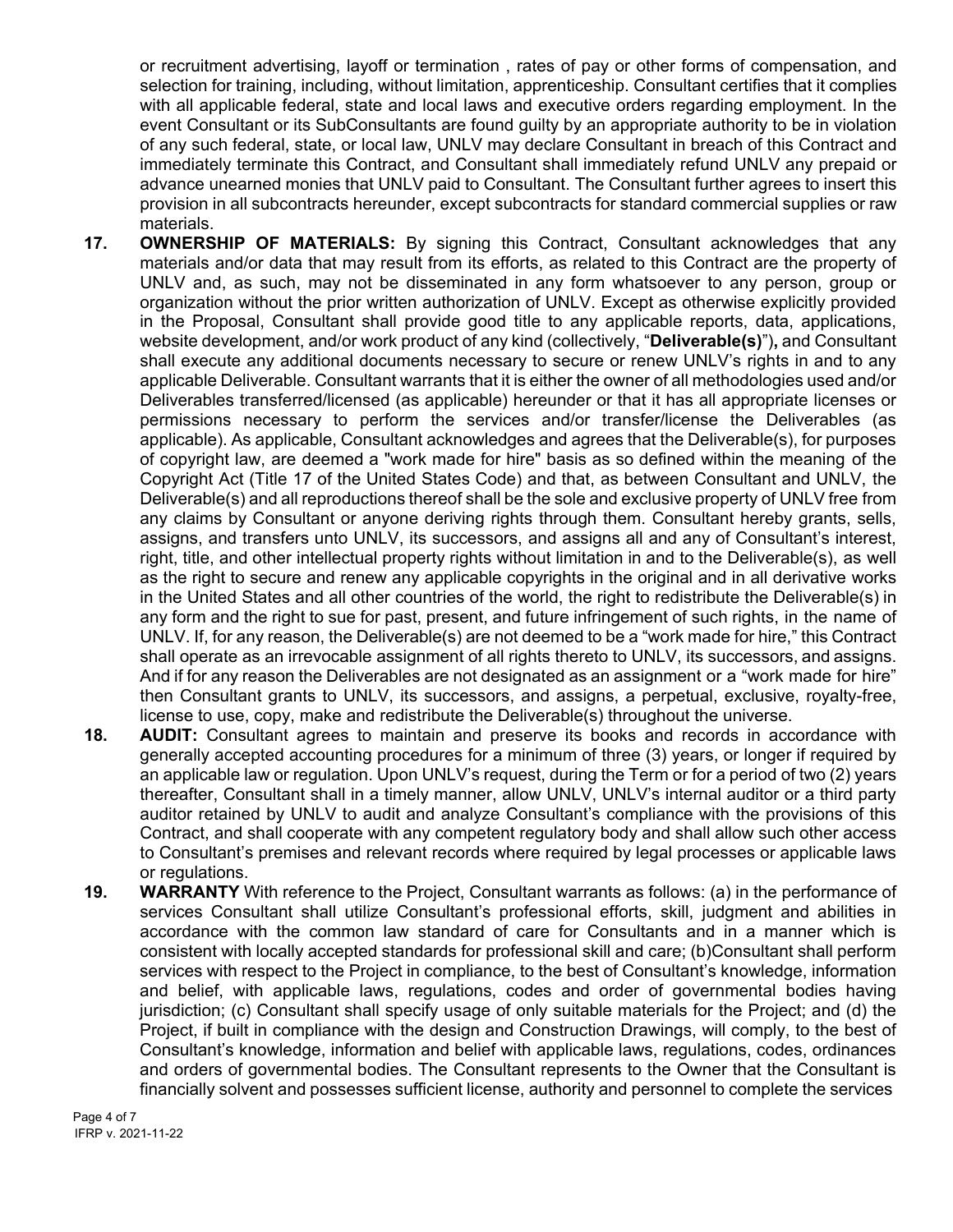required hereunder. Consultant will correct those services not performed consistent with the foregoing standards without any additional compensation of any sort.

- **20. PRICE WARRANTY:** Consultant warrants that the price(s) for the items, goods or services sold hereunder are not less favorable than those extended to any other customer (whether government or commercial) for the same or similar items or services in similar quantities. In the event Consultant reduces its price(s) for such items or services during the Term, Consultant agrees to reduce the price(s) hereof accordingly.
- **21. HAZARDOUS MATERIALS (AS APPLICABLE)** "Hazardous Substance" means, hazardous substance as defined by applicable law. Supplier shall notify NSHE in writing prior to delivery of every article ordered or supplied under the Order or stored or used by Supplier on NSHE property that contains Hazardous Substances and provide the Material Safety Data sheets therefor. Hazardous substances shall be conspicuously labeled and properly handled and disposed of at all times, in accordance with Laws. NSHE shall be able to, at all times, inspect any Hazardous Substances introduced onto or intended to be introduced onto NSHE property by Supplier.
- **22. FITNESS FOR DUTY, INSPECTION, AND LOANED ITEMS OR FACILITIES**: Consultant shall ensure that it has engaged sufficient personnel with the expertise required for the provision of services pursuant to this Contract or the Proposal. Consultant shall ensure that Consultant personnel providing the services (which shall include Consultant principals and SubConsultants) shall: i) report for work in a manner fit to do their job when providing services for UNLV or on UNLV owned, leased, or operated property ("Premises") and ii) shall not be under the influence of or in possession of any alcoholic beverages or of any controlled substances (as defined by NRS 453.146 or any applicable federal law or statute) when providing services for UNLV or on UNLV Premises (except as properly prescribed to them by a physician and provided that it does not affect their ability to safely and proficiently provide the services). Searches by UNLV representatives may be made of persons, personal effects, lockers, or other storage areas on UNLV Premises to detect evidence of unlawful substances or prohibited items which must not be brought onto UNLV Premises. Any supplies, equipment, tools, items, vehicles, carts, or facilities shall be loaned solely as a convenience to Consultant and are provided "as is" without any representations as to the condition, suitability for use, freedom from defect, or hazards.
- **23. SUSTAINABILITY OF GOODS PROVIDED (AS APPLICABLE):** Sustainable goods and services should be offered whenever available or specifically when required in the Proposal. All electronic equipment UNLV purchases must be Energy Star rated (or, if there is no Energy Star rating for the desired equipment, energy efficient models or substitutes are preferred).
- **24. USE OF UNIVERSITY NAME AND/OR LOGO IN ADVERTISING:** Consultant acknowledges that it shall not use the name of the Board of Regents of the Nevada System of Higher Education; University of Nevada, Las Vegas; Nevada State College; or any other NSHE logos, marks, trademarks, trade names, trade dress, slogans, or other indicia of ownership of the foregoing (collectively, "**Marks**"). Consultant agrees that the Marks are the sole property of NSHE and that it shall not use any of the Marks in its advertising, or in the production of any materials related to this Contract or the Proposal, without the prior written approval of UNLV.
- **25. SEVERABILITY:** In the event any one or more of the provisions of this Contract shall for any reason be held to be invalid, illegal, or unenforceable, such provision(s) shall be treated as severable, leaving the remaining provisions of this Contract unimpaired, and this Contract shall be construed as if such invalid, illegal or unenforceable provision(s) were not present.
- **26. WAIVER:** A failure or delay of either party to enforce at any time any of the provisions of this Contract shall not be construed to be a waiver of a party's right to enforce strict compliance of such provisions(s) of this Contract.
- **27. HEADINGS:** The headings in this Contract are for purposes of convenience and reference only and shall not in any way define, limit, extend or otherwise affect the meaning or interpretation of any of the terms hereof.

**28. INDEPENDENT CONTRACTOR:** Consultant expressly agrees that Consultant's employees and/or SubConsultants shall not be treated or considered as the servants and employees of UNLV, it being the intention of the parties that Consultant shall be and remain an independent contractor,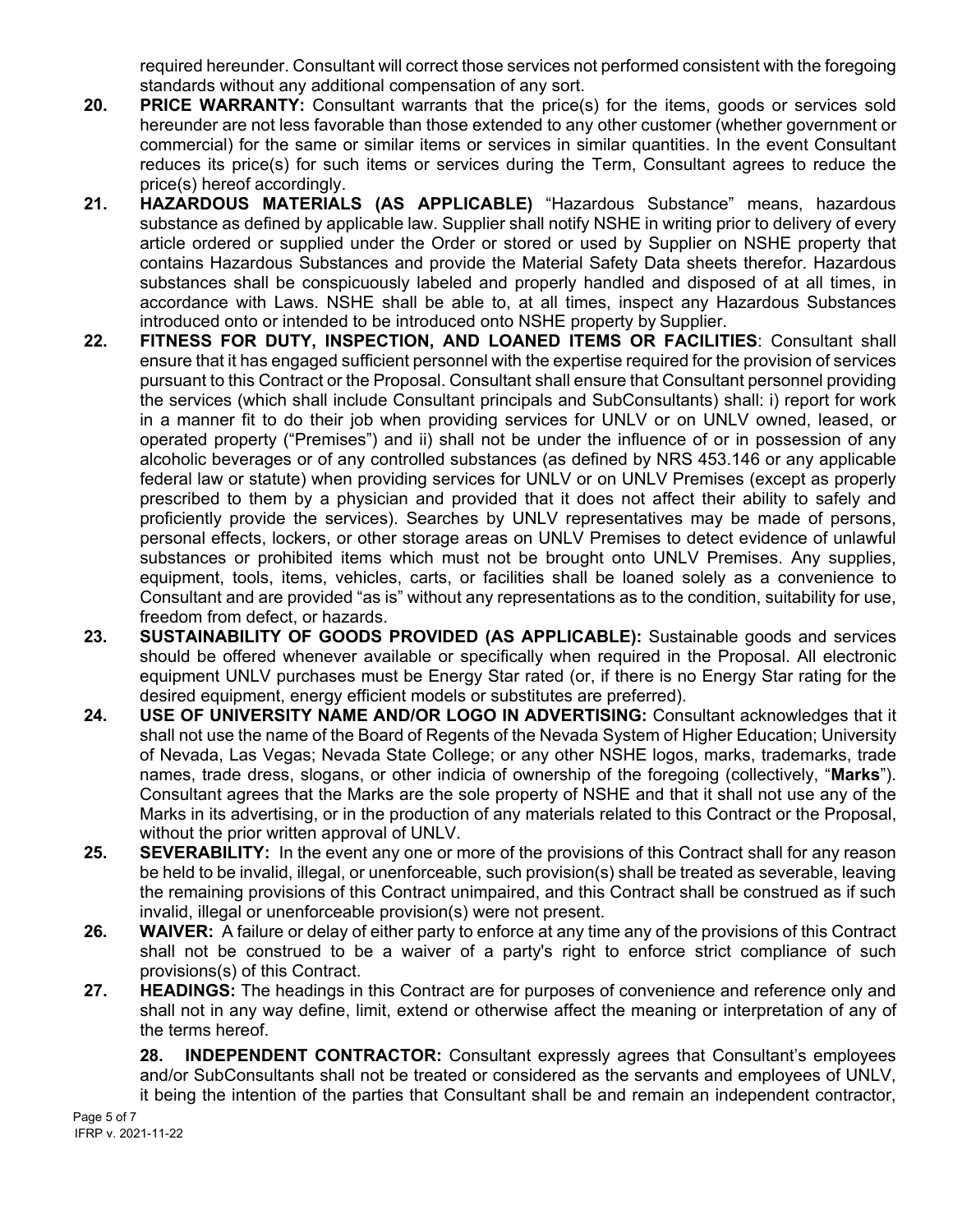and that nothing contained in this Contract shall be construed inconsistent with that status. Consultant covenants and agrees to save and hold harmless UNLV from and against any and all damages, claims, costs or expenses whatsoever, due to the existence of any applicable labor/employment codes, ordinances, and of any and all claims, costs and expenses in connection therewith under any claim or subrogation provided by said applicable codes, ordinances or otherwise.

- **29. NON-EXCLUSIVE:** This Contract is of a non-exclusive nature and both parties shall be free to enter into similar agreements with other parties.
- **30. NOTICES:** Written notices required under this Contract shall be sent certified mail, return receipt requested, to: Director of Purchasing and Contracts, University of Nevada, Las Vegas, 4505 Maryland Parkway, Las Vegas NV 89154-1033.
- **31. INDEMNIFICATION:** Consultant, shall indemnify, defend and hold harmless NSHE/UNLV, its officers, regents, employees, and agents from and against any and all liabilities, claims, losses, demands, actions, causes of actions, fines, penalties, debts, lawsuits, judgments, costs and/or expenses, arising either directly or indirectly from any act or failure to act by Consultant or any of its officers, employees, agents, or SubConsultants, which may occur during or which may arise out of the performance of this Contract (collectively, "**Claim(s)**"). NSHE/UNLV will be entitled to employ separate counsel and to participate in the defense of any Claim at its sole discretion and expense. Consultant shall not settle any Claim or threat thereof without the prior written approval of NSHE/UNLV, whose consent shall not be unreasonably withheld, where the settlement would require payment of funds by NSHE/UNLV or admit or attribute to NSHE/UNLV any fault or misconduct. To the extent Consultant is a design professional who is not a member of a design-build team, for the provision of services in connection with a public work, the design professional is not required to defend the public body with respect to the liabilities, damages, losses, claims, actions or proceedings caused by the negligence, errors, omissions, recklessness or intentional misconduct of the design professional which are based upon or arising out of the professional services of the design professional. If the design professional is adjudicated to be liable by a trier of fact, the trier of fact shall award reasonable attorney's fees and costs incurred by UNLV in defending the action, by the design professional in an amount proportionate to the liability of the design professional.
- **32. OFFICIALS, OFFICERS, AGENTS, REGENTS AND EMPLOYEES OF NSHE/UNLV NOT PERSONALLY LIABLE:** In no event shall any official, officer, regent, employee, or agent of NSHE/UNLV in any way be personally liable or responsible for any obligation contained in this Contract, whether expressed or implied, nor for any statement, representation or warranty made or in any connection with this Contract.
- **33. INSURANCE:** Unless specifically waived by UNLV in the Purchase Order, Consultant (which for the purposes of this Section shall include all SubConsultants) is required, at its sole expense, to procure, maintain, and keep in force for the duration of this Contract, work, services, provision of goods or event, the insurance coverage conforming to the minimum requirements specified by UNLV Risk Management and Safety as set forth on [http://rms.unlv.edu/insurance-and](http://rms.unlv.edu/insurance-and-claims/insurance/contracts/)[claims/insurance/contracts/.](http://rms.unlv.edu/insurance-and-claims/insurance/contracts/)
- **34. IMMUNIZATIONS:** Except as otherwise provided below, to the extent this Contract requires Consultant, employees of Consultant, or any SubConsultant to perform any type of in-person work, including, but not limited to, the practice of medicine and health care, consulting, training, construction, maintenance, and vendor services, on property owned or leased in any capacity by the NSHE and/or UNLV, or at an event sponsored by NSHE or UNLV, any and all employees of Consultant or SubConsultant who will perform such in-person work must have completed a COVID-19 vaccination series before they will be permitted on the aforementioned property. By executing this Contract, Consultant represents and warrants that it is solely responsible for compliance with this provision and such compliance shall occur before any Consultant or SubConsultant employee covered by this provision enters NSHE or UNLV property. Failure to comply is a material breach of this Contract which, if not fully cured within thirty (30) days after UNLV's written notice of breach, entitles UNLV to exercise its termination rights and relieves UNLV of any payment obligation under the terms of this Contract. Failure to comply with this provision shall not be deemed a valid excuse or justification for Consultant to fail to timely complete the work specified herein. A "completed COVID-